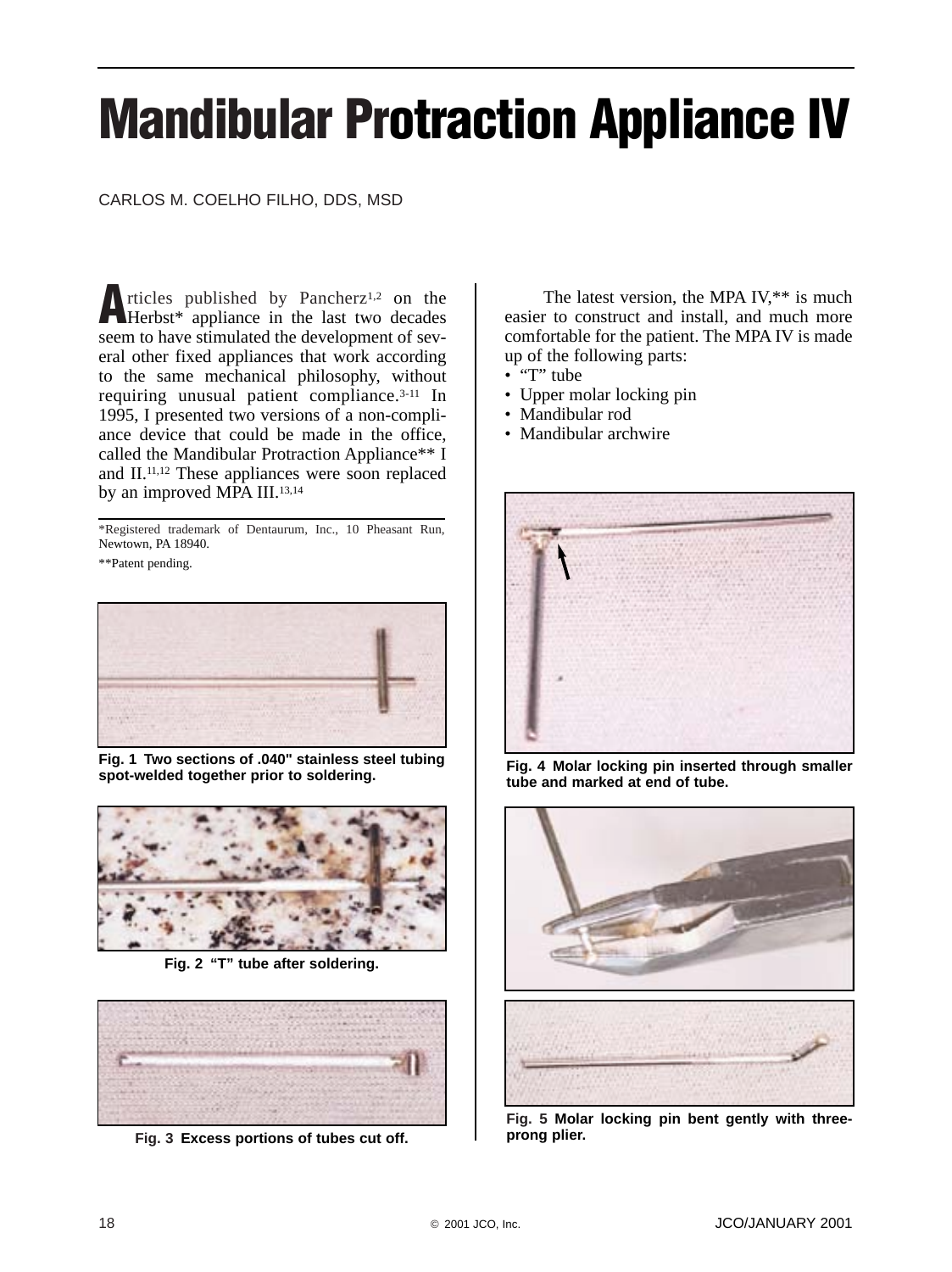

Dr. Coelho is in the private practice of orthodontics at Rua Prof. Luis Pinho Rodrigues No. 20, Sala 204, 65075-740 Sao Luis, Maranhao, Brazil.

## **Appliance Fabrication**

1. Spot-weld two perpendicular sections of .040" stainless steel tubing to hold them in place until soldering (Fig. 1). This process can be repeated several times along the longer tube, as long as there is at least 37mm between shorter tubes.

2. Solder each spot-welded intersection of the longer and shorter tubes (Fig. 2).

3. Cut off the excess of each shorter tube flush with the longer section (Fig. 3). Cut the longer section flush with the short tube. The excess tubing can be reused. Several sets of "T" tubes and mandibular rods can be prefabricated at one time and saved for later use.

4. Fabricate the upper molar locking pin by adding a small drop of silver solder to one end of a section of .040" stainless steel wire. Round off the solder drop with a disc and a bur to make it as small and smooth as possible and thus avoid buccal irritation.



**Fig. 6 Piece of .040" stainless steel wire inserted into longer tube to prevent deformation while bending molar locking pin with finger pressure.** 

5. Insert the molar locking pin into the smaller section of the "T" tube, and pull it through until the solder drop catches against the tube. Mark the molar locking pin with a pen at the point where it emerges on the other side of the "T" tube (Fig. 4).

6. Remove the molar locking pin, and bend it gently at the ink mark with a three-prong plier (Fig. 5). Reinsert the molar locking pin all the way into the smaller section of the "T" tube. If the bend is too acute, deactivate it a bit with the plier.

7. Insert a piece of .040" stainless steel wire into the longer section of "T" tube to prevent deformation of the tube, then bend the mandibular locking pin with finger pressure until it is parallel to the longer tube (Fig. 6). If necessary, use a heavy plier to complete the bend (Fig. 7).

8. Cut the molar locking pin to a manageable length, and anneal its tip to make it easy to bend during installation (Fig. 8).



**Fig. 7 Bend finished with heavy plier so molar locking pin is parallel to longer portion of "T" tube.** 



**Fig. 8 Molar locking tube cut and annealed to make it easy to bend during installation.**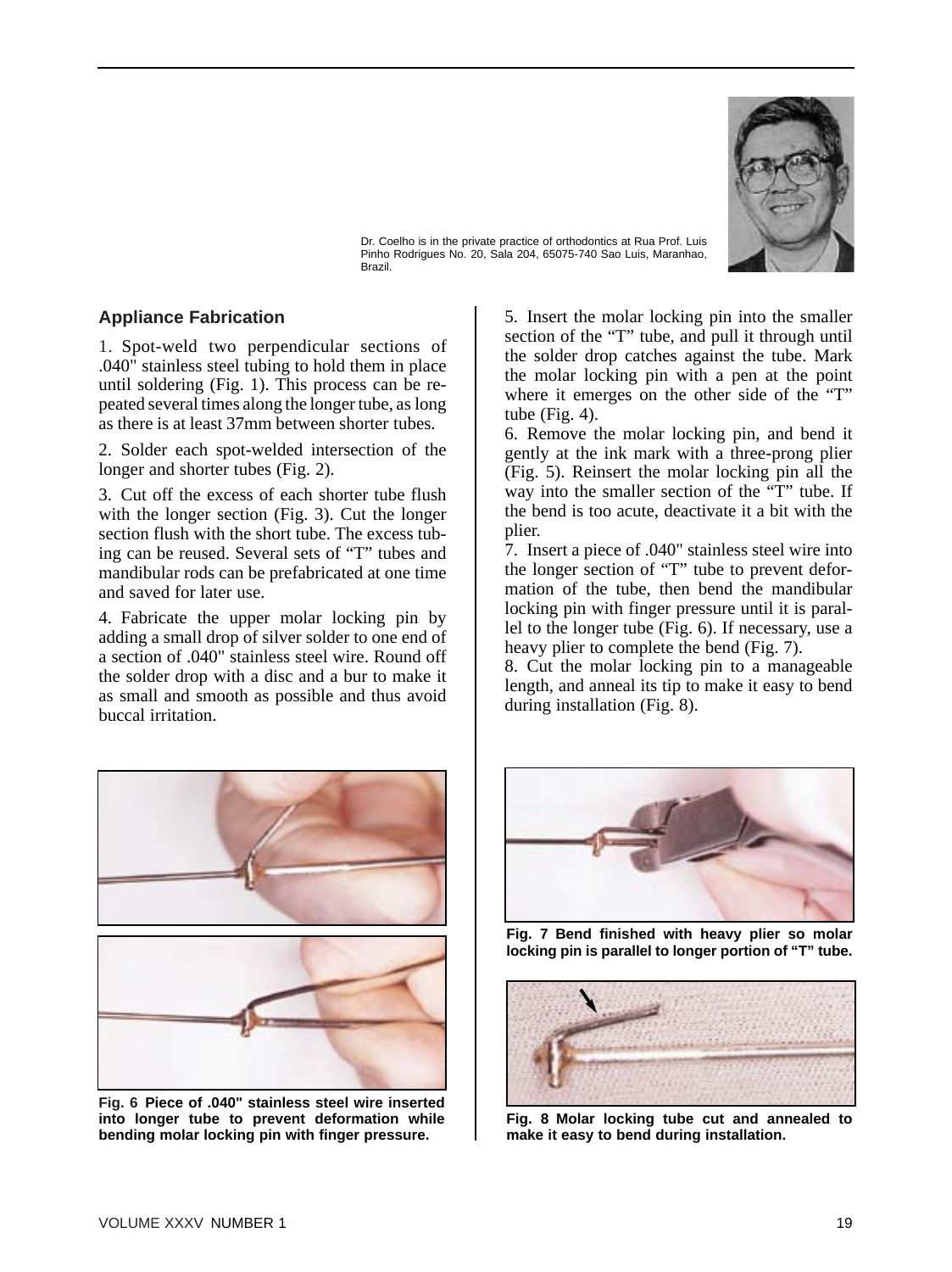

**Fig. 9 Mandibular rod inserted into "T" tube.** 



**Fig. 10 Circular loops placed in mandibular archwire occlusal to archwire and distal to cuspids.** 

9. Fabricate the mandibular rod by making a 90° bend at one end of a section of .036" stainless steel wire, forming a longer and a shorter leg. Add a small drop of solder to the tip of the shorter leg.

10. Insert the mandibular rod into the "T" tube (Fig. 9).

# **Installation**

1. The .019"  $\times$  .025" stainless steel mandibular archwire must have two small circular loops extending occlusally just distal to the cuspids (Fig. 10).

2. Insert each mandibular rod into a circular loop from the lingual, pull it through, and turn it upward (Fig. 11).

3. Insert each molar locking pin into a maxillary .045" first molar tube from the distal. Ask the patient to posture the mandible forward to simulate the desired overjet and midline, then mark the intersection of each "T" tube with the corresponding circular loop of the mandibular archwire (Fig. 12). This defines the length of the MPA IV so that it will keep the mandible in the protracted position at rest. Also mark each molar locking pin at the point where it emerges from the mesial end of the first molar tube.

4. Remove each maxillary assembly from the molar tube, and cut the molar locking pins and "T" tubes at the marks.

5. On each side, while holding the "T" tube with a plier, insert the mandibular rod into the tube (Fig. 13). Grasp the molar locking pin with a plier, and insert it into the maxillary .045" molar tube from the distal (Fig. 14). Complete the insertion by pushing the assembly forward with a finger.

6. With the patient at maximum opening, use a How plier to firmly bend each molar locking pin



**Fig. 11 Mandibular rod inserted into circular loop from lingual and turned upward.**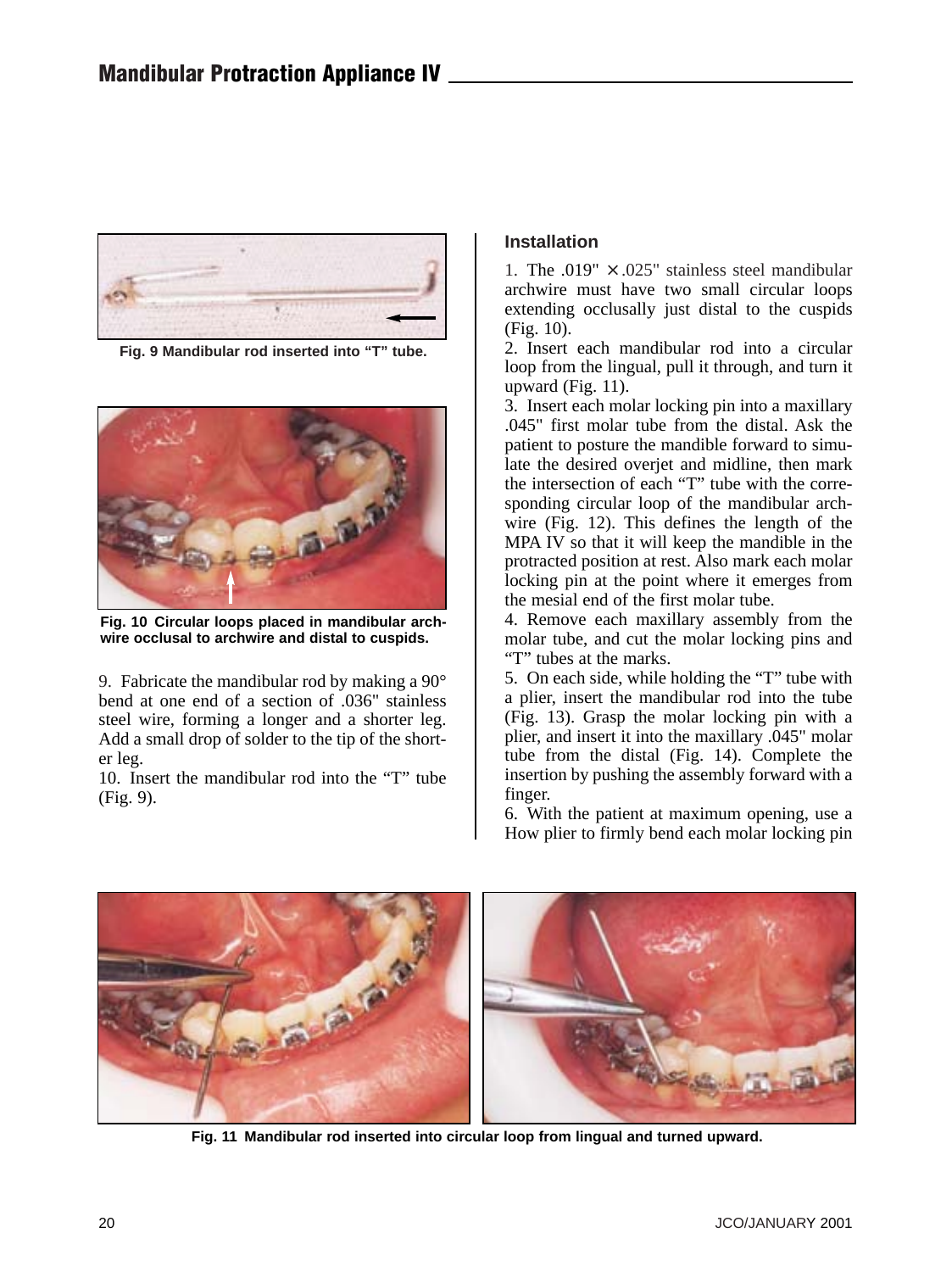

**Fig. 12 Molar locking pin inserted into maxillary first molar tube; intersection of "T" tube and circular loop marked, and molar locking pin marked where it emerges from mesial end of molar tube.** 



**Fig. 13 Mandibular rod inserted into "T" tube in mouth.** 



**Fig. 14 Molar locking pin inserted into maxillary first molar tube from distal.** 



**Fig. 15 Molar locking pin bent mesial to first molar tube.** 



**Fig. 16 Molar locking pin tied to maxillary archwire.** 

mesial to the first molar tube (Fig. 15). If the molar tube is on the occlusal side, bend the pin upward; if the tube is gingival, bend the pin downward. In any event, the tube must cross the .018"  $\times$  .025" rectangular maxillary archwire so that it can be tied to the archwire at the molar tube for stabilization (Fig. 16).

When the MPA IV is inserted from the distal of the maxillary first molar tube, as shown above, the "T" tube is long enough that it will almost never disengage from the mandibular rod. In some cases, however, the clinician may prefer to insert the MPA from the mesial. To check whether this can be done without disengagement of the upper and lower parts, insert the molar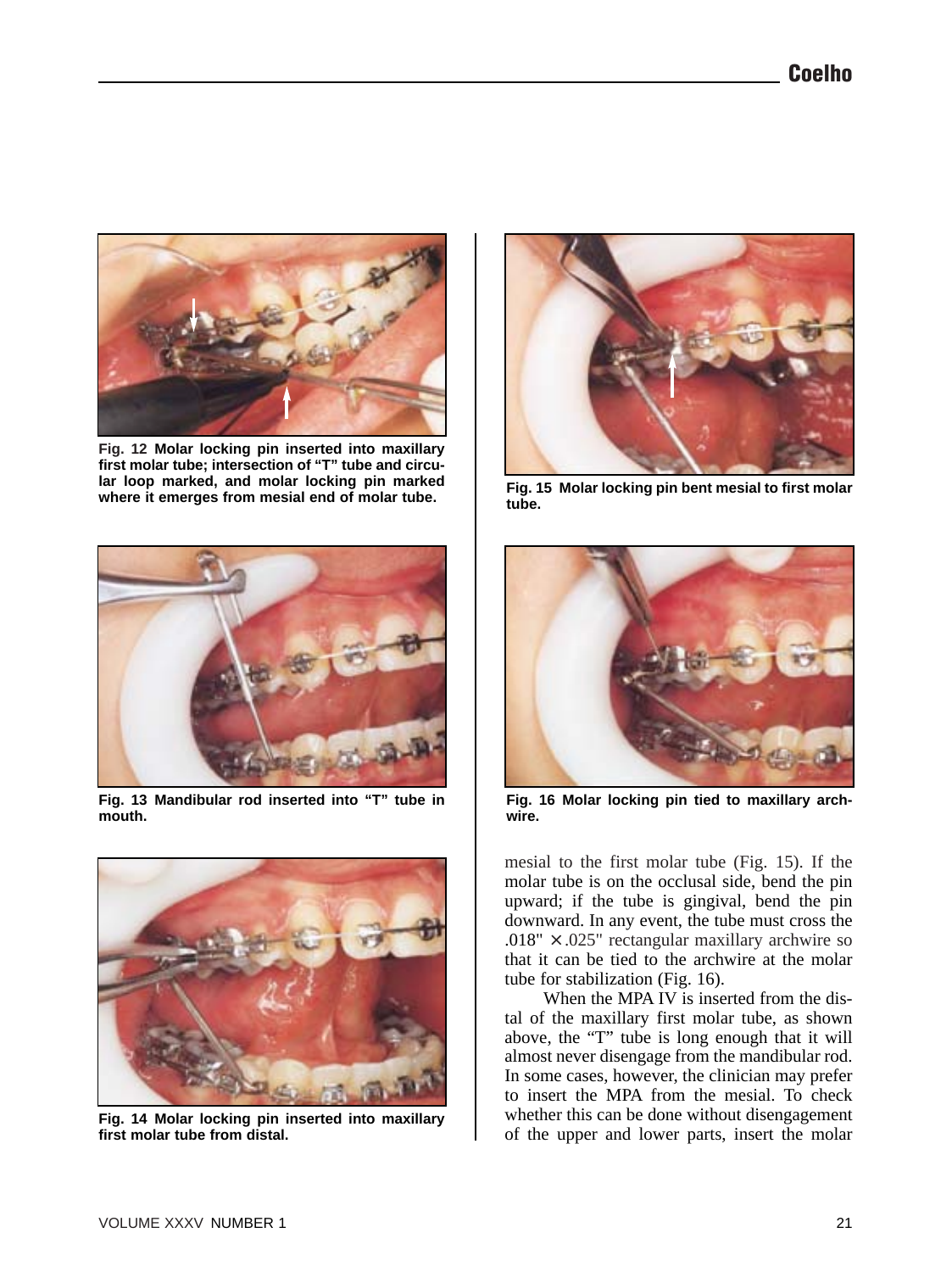

**Fig. 17 MPA IV activated by winding section of nickel titanium coil spring over mandibular rod.** 

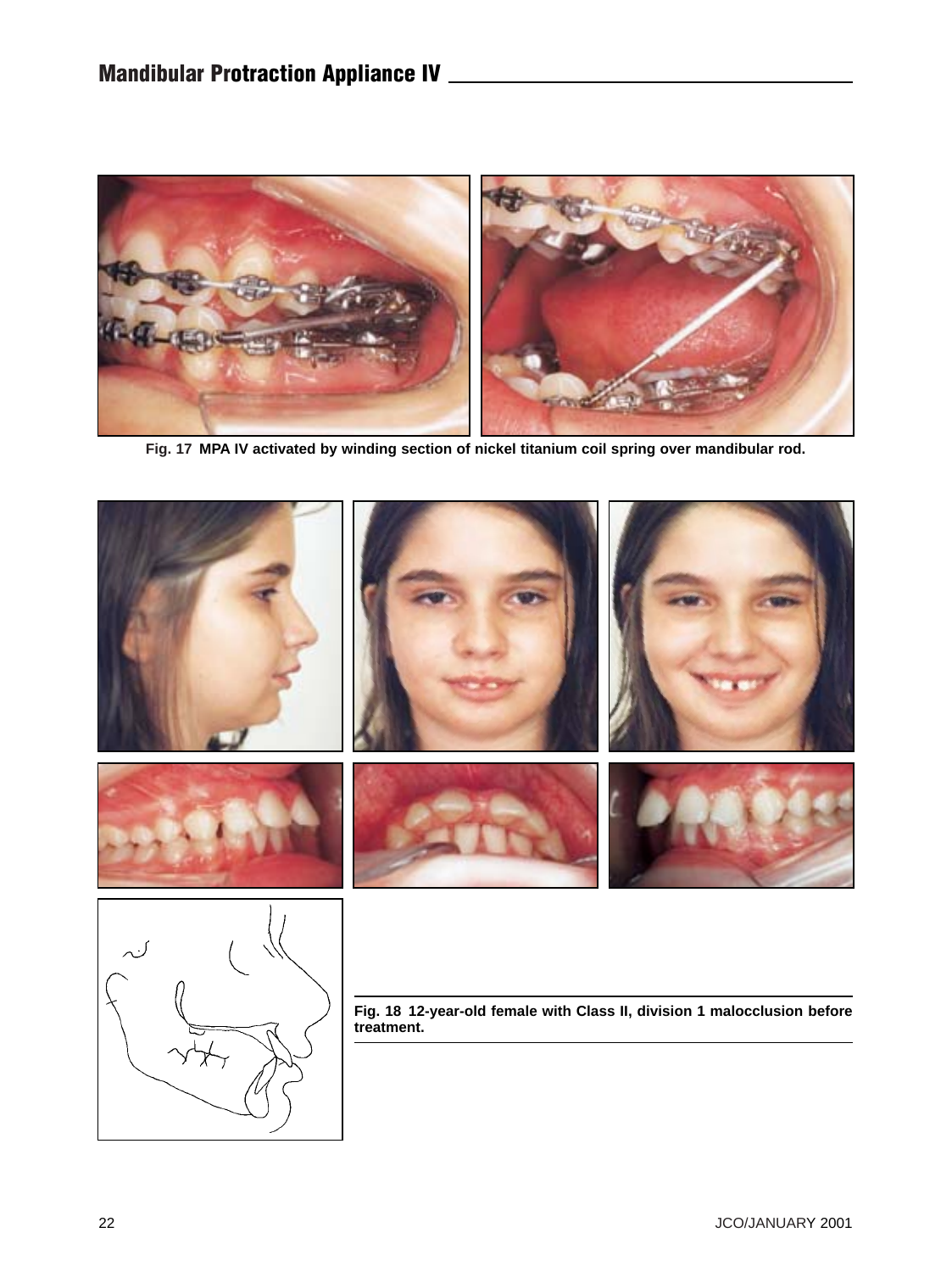

**Fig. 19 MPA IV in place.** 

# **TABLE 1 CEPHALOMETRIC DATA**

|            | <b>Before</b><br><b>Treatment</b> | After<br><b>Treatment</b> |
|------------|-----------------------------------|---------------------------|
| Wits       | +3mm                              | $+0.5$ mm                 |
| S-N        | 73.5mm                            | 77 <sub>mm</sub>          |
| Go-Me      | 72.5mm                            | 80.5mm                    |
| S-Ar       | 32mm                              | 34 <sub>mm</sub>          |
| Ar-Go      | 39mm                              | 42 <sub>mm</sub>          |
| T-NPg      | 5mm                               | 5.5 <sub>mm</sub>         |
| <b>SNA</b> | $85^\circ$                        | $89.5^\circ$              |
| <b>SNB</b> | $80^\circ$                        | $83.5^\circ$              |
| <b>ANB</b> | 5°                                | 6°                        |
| $1-SN$     | 115°                              | $104^\circ$               |
| SN-GN      | $61.5^\circ$                      | $61^{\circ}$              |
| S          | $126^\circ$                       | $122^\circ$               |
| Ar         | $134^\circ$                       | $140^\circ$               |
| Go         | $123^\circ$                       | $130^\circ$               |

locking pin into the mesial end of the first molar tube. With the patient in an incisor edge-to-edge position, measure the distance from the mesial of the molar tube to the circular loop on the mandibular archwire. Then measure the same distance with the patient at maximum opening. If the second measurement is equal to or greater than twice the first measurement minus 2-3mm, there is no possibility of the mandibular rod disengaging from the "T" tube at maximum opening. When inserting the MPA IV from the mesial, assuming the maxillary second molars are banded, the emerging end of the molar locking pin must be bent distal to the first molar tube and tied

to the rectangular maxillary archwire.

The MPA IV can be activated on either or both sides simply by winding a section of nickel titanium coil spring over the mandibular rod. The amount of activation will be determined by the number of turns in the coil (Fig. 17).

# **Case Report**

A 12-year-old female presented with a Class II, division 1 malocclusion (Fig. 18). She was treated without extractions using the MPA IV (Fig. 19). A satisfactory result was achieved in 18 months (Fig. 20, Table 1).

## **Conclusion**

The Mandibular Protraction Appliance has proven to be effective during approximately 10 years of clinical use. This fourth version seems to be as efficient as its antecedents, but is much more practical to construct, easy to manipulate, and comfortable for the patient.

#### **REFERENCES**

- 1. Pancherz, H.: The effects, limitations, and long-term dentofacial adaptations to treatment with the Herbst appliance, Semin. Orthod. 3:232-243, 1997.
- 2. Pancherz, H.; Ruf, S.; and Kohlhas, P.: "Effective condylar growth" and chin position changes in Herbst treatment: A cephalometric roentgenographic long-term study, Am. J. Orthod. 114:437-446, 1998.
- 3. Jasper, J.J. and McNamara, J.A. Jr.: The correction of interarch malocclusions using a fixed force module, Am. J. Orthod. 108:641-650, 1995.
- 4. Erdogan, E. and Erdogan, E.: Asymmetric application of the